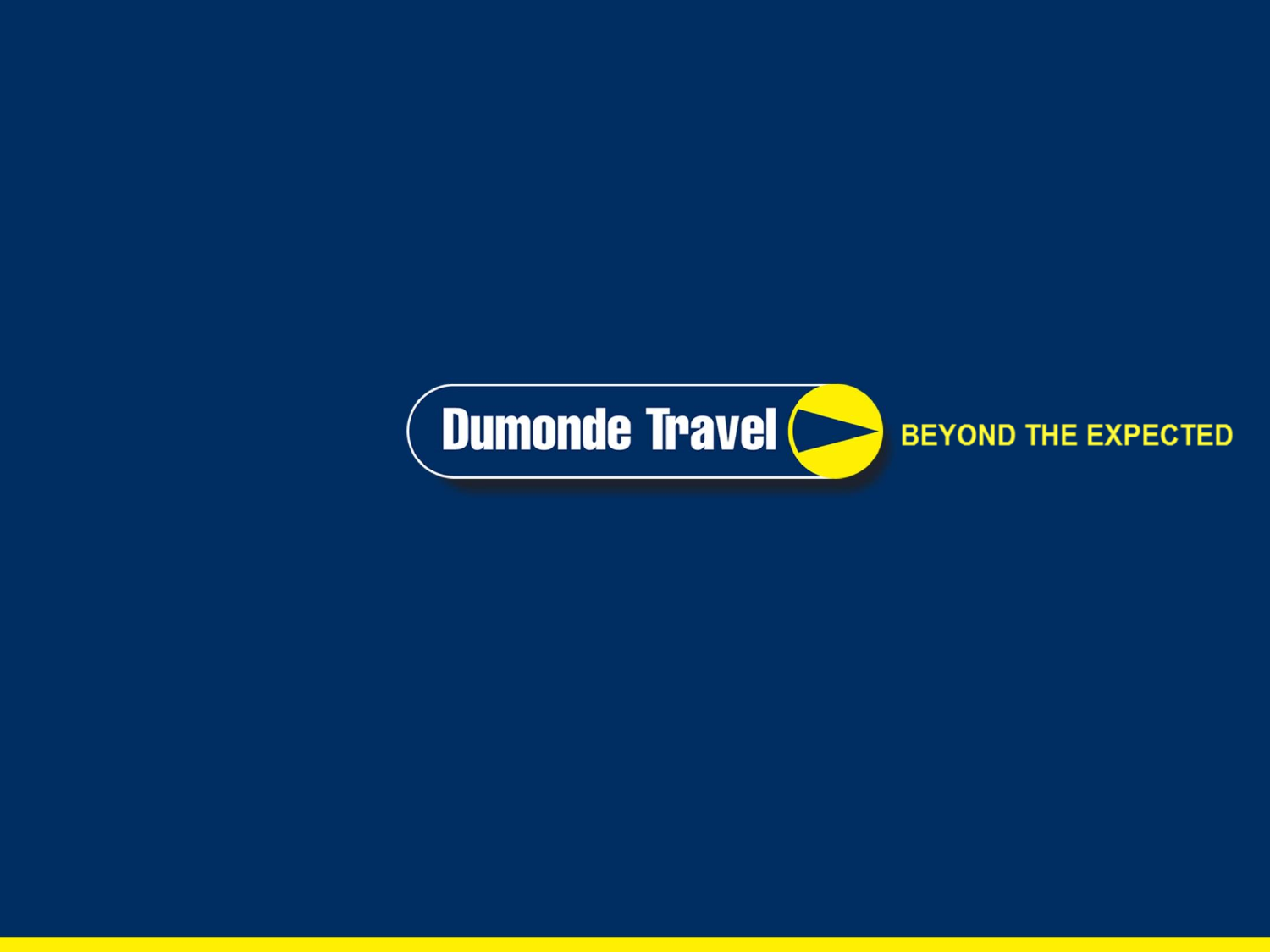

**Dumonde Travel** is a full-service travel agency with over 19 years of experience in the marketplace. We specialize in small to mid-size companies and understand the complexity of your business.

We are associated with the most recognized institutions in the travel industry, such as ARC, IATA and GBTA.

Today, we are one of the leaders in the market, offering a world of on-demand travel services at the most competitive rates possible.

**Our Mission** is to exceed our clients' expectations and earn their loyalty. We will accomplish this by providing the highest level of customer service and competitive prices, ensuring that our quality and growth goals meet.







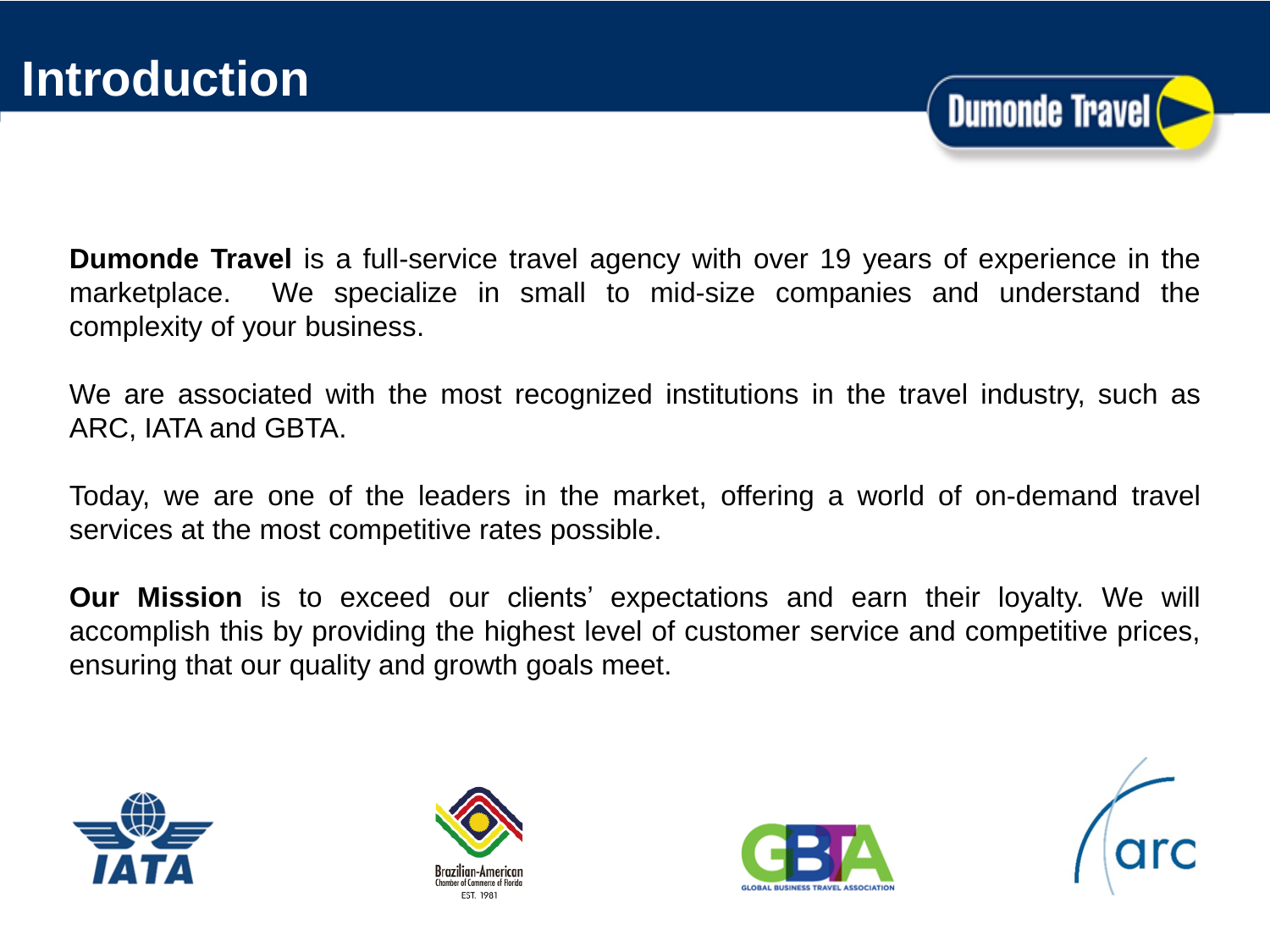

Corporate travel today is about much more than where your travelers are going. It's about the way your business is moving.

boosting efficiency, freeing up time, and improving traveler morale. this by providing **the highest level of customer service and competitive prices,** For nearly 10 years we have saved companies thousands of dollars, while at the same time,

There are quite a few programs out there offered by the airlines and hotels at no cost to your company. What makes us different is that we know exactly what program is right for you. Double mileage and instant upgrades are some of them.

See how we do it…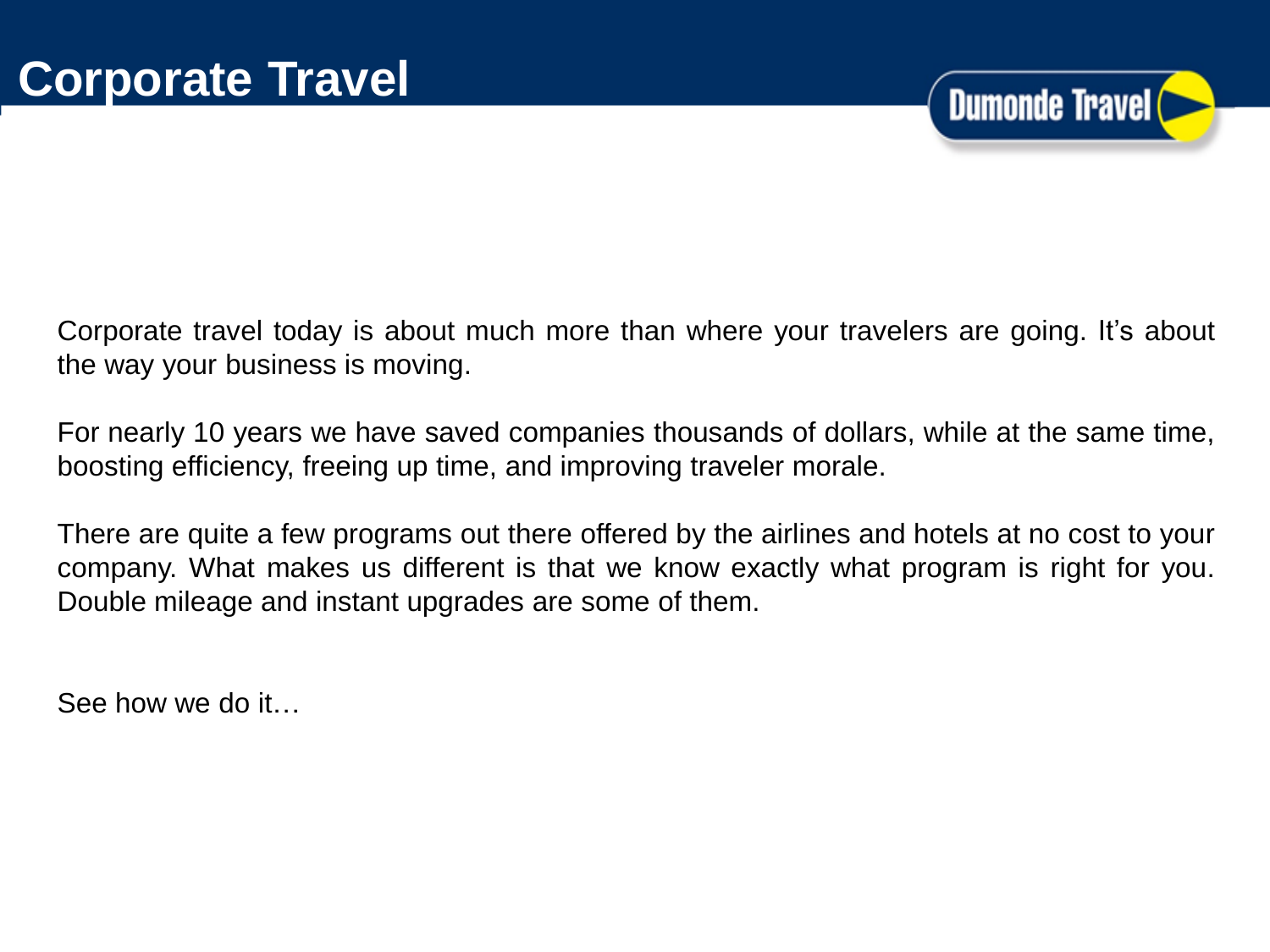## **Corporate Travel**

# **Dumonde Travel**

## Our steps towards your Savings



# **Savings!**

### We get you excellent rates!

 $Step 3$  You reap the benefits of **considerable savings due to** our knowledge & experience in the industry

## $\bullet$ **Step 1 We study**

## your account

**Understanding Your Business Needs:** Travel volume. destinations including frequency & special needs

# Step 2

### We fight airlines & hotels on your behalf

Negotiate with Hotels & Airlines on Your Behalf Negotiate special rates, discounts, incentives & benefits for corporate traveler

We create a line-un of options

Finalize Best Travel Plan for **Your Business** We present you with options, you choose the one that fits your company & we finalize the deal.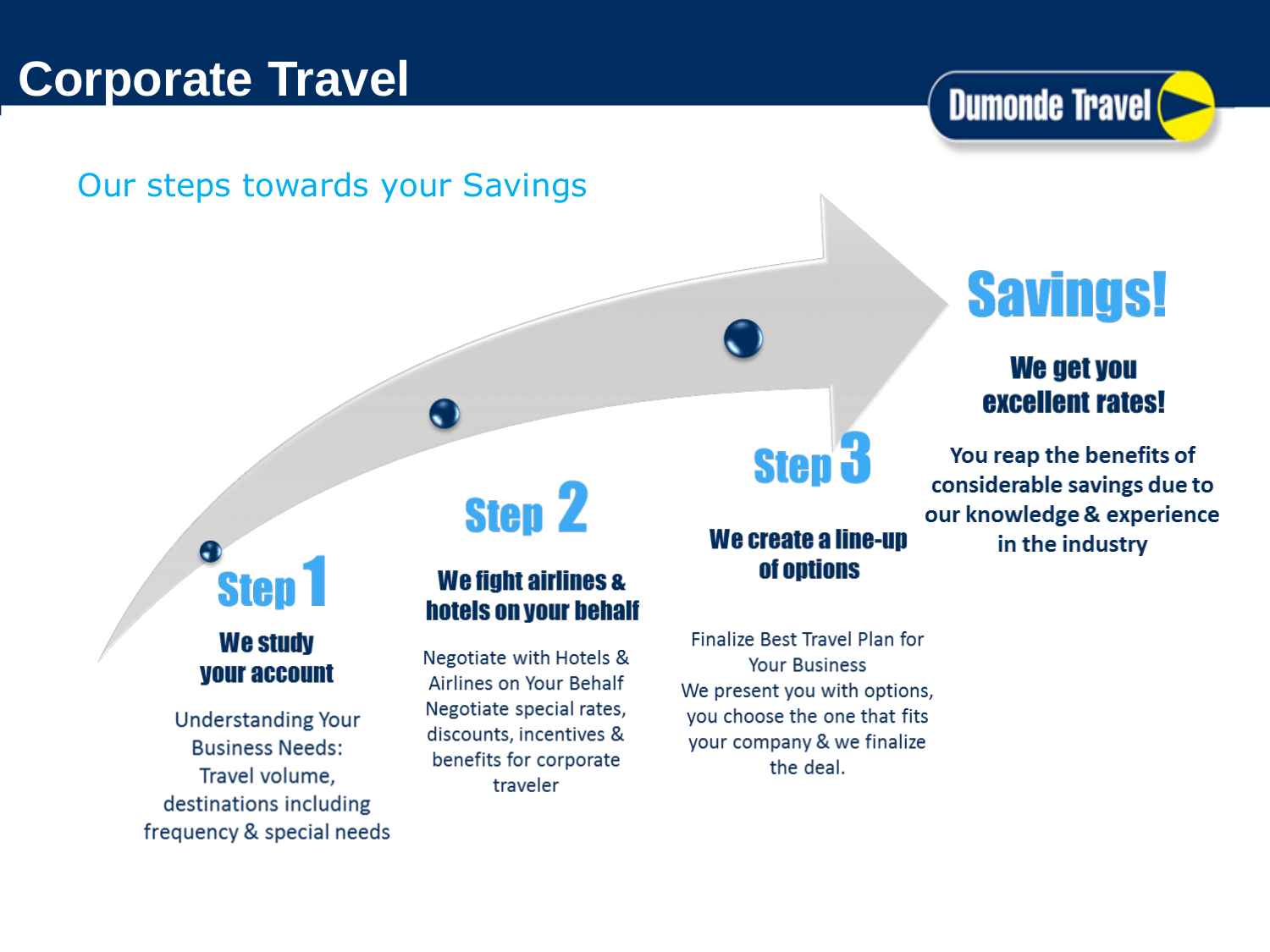## **Online Booking Platform**

Online Services reduce the cost and time of corporate travel, empowering the modern business traveler.

**Dumonde Travel** 

Easy-to-use features for air, car, and hotel reservations - supported by powerful, intuitive and efficient search capabilities.

Customize your system to suit your business needs – employee profiles, travel policies, preferred suppliers, trip approvals.

| < back                                                          |                                                                                                                 | Miami, US To Paris, FR - 3/8/2016<br>Paris, FR To Miami, US - 3/15/2016 |                               |                          |                                                                                        |          |             | USD                                                 | 0/v              | <b>Modify Search</b><br>$\ddot{}$                          |                                |                                                                                    | Your booking has been sent to Mr. Andrews for Approval.                                          |                                                      |
|-----------------------------------------------------------------|-----------------------------------------------------------------------------------------------------------------|-------------------------------------------------------------------------|-------------------------------|--------------------------|----------------------------------------------------------------------------------------|----------|-------------|-----------------------------------------------------|------------------|------------------------------------------------------------|--------------------------------|------------------------------------------------------------------------------------|--------------------------------------------------------------------------------------------------|------------------------------------------------------|
|                                                                 |                                                                                                                 |                                                                         |                               |                          | airlines offers                                                                        |          |             |                                                     |                  |                                                            |                                |                                                                                    |                                                                                                  |                                                      |
|                                                                 | $\alpha$                                                                                                        |                                                                         | Multiple Airline              | A                        |                                                                                        |          |             |                                                     |                  | £                                                          | Flights                        |                                                                                    |                                                                                                  |                                                      |
|                                                                 |                                                                                                                 | \$893.27                                                                | \$893.27<br>\$897.77 \$897.25 | \$893.27<br>\$897.77     | \$893.27                                                                               | \$893.27 | \$893.27    | \$893.27<br>\$897.77 \$897.77                       |                  |                                                            | Air France                     | Miami (MIA)<br>Miami Inti                                                          | 08:50 PM<br>Departs: 3/8/2016<br>Arrives:<br>3/9/2016 11:20 AM                                   | <b>Out of Policy</b><br>Economy<br><b>Total Time</b> |
| Nonstop                                                         | \$615.80                                                                                                        |                                                                         |                               |                          | \$897.77 \$925.12                                                                      |          |             |                                                     |                  | \$897.25 \$930.40                                          | Flight 99                      | Paris (CDG)                                                                        | 1 day later                                                                                      | \$893.27<br>8h 30m                                   |
| 1 stop                                                          |                                                                                                                 |                                                                         |                               |                          |                                                                                        |          |             |                                                     |                  |                                                            |                                | Charles De Gaulle                                                                  |                                                                                                  | <b>Baggage</b> fees<br>(Published)                   |
| $2 + stops$                                                     |                                                                                                                 |                                                                         |                               |                          |                                                                                        |          |             |                                                     |                  |                                                            |                                | Paris (CDG)                                                                        | Departs: 3/15/2016<br>01:50 PM                                                                   | Economy                                              |
|                                                                 |                                                                                                                 |                                                                         |                               |                          |                                                                                        |          |             |                                                     |                  |                                                            | <b>Air France</b><br>Flight 90 | Charles De Gaulle                                                                  | 06:55 PM<br>Arrives:<br>3/15/2016                                                                | Total Time<br>10h 05m                                |
|                                                                 |                                                                                                                 |                                                                         |                               |                          |                                                                                        |          |             |                                                     |                  |                                                            |                                | Miami (MIA)<br>Miami Intl.                                                         |                                                                                                  | <b>Baggage</b> fees                                  |
| Outbound Departure                                              |                                                                                                                 | Outbound Arrival                                                        |                               | <b>Inbound Departure</b> | <b>Inbound Arrival</b>                                                                 |          | Sort By     |                                                     |                  | <b>Apply Filter</b>                                        |                                |                                                                                    |                                                                                                  |                                                      |
| # 4 selected                                                    |                                                                                                                 | <sup>0</sup> 4 selected                                                 | # 4 selected                  |                          | <b>0</b> 4 selected                                                                    |          | Price (Low) |                                                     | $-1$             |                                                            |                                |                                                                                    |                                                                                                  |                                                      |
|                                                                 |                                                                                                                 |                                                                         |                               |                          |                                                                                        |          |             |                                                     |                  | <b>Reset Filter</b>                                        |                                |                                                                                    | Thank you for using Dumonde Travel                                                               |                                                      |
|                                                                 | Miami (MIA)                                                                                                     |                                                                         |                               |                          | Departs: 3/8/2016 09:30 PM<br>Economy                                                  |          |             |                                                     | <b>In Policy</b> |                                                            |                                |                                                                                    |                                                                                                  |                                                      |
| $\alpha$<br><b>Turkish Airlines</b><br>Flight 78<br>Flight 1819 | Miami Intl<br>Connecting in Istanbul (SAW) - 17h 00m Layover<br>Paris (CDG)<br>Charles De Gaulle                |                                                                         |                               |                          | 1 Stop<br>3/10/2016 12:15 PM<br>Arrives:<br>2 days later                               |          |             | <b>Total Time</b><br>33h 45m                        |                  |                                                            |                                | to save on your bookings                                                           |                                                                                                  |                                                      |
|                                                                 |                                                                                                                 |                                                                         |                               |                          |                                                                                        |          |             |                                                     |                  | \$615.80                                                   |                                |                                                                                    |                                                                                                  |                                                      |
|                                                                 |                                                                                                                 |                                                                         |                               |                          |                                                                                        |          |             | <b>Baggage fees</b>                                 |                  | (Published)                                                |                                |                                                                                    |                                                                                                  |                                                      |
|                                                                 | Paris (CDG)<br>Charles De Gaulle<br>Connecting in Istanbul (IST) - 1h 10m Layover<br>Miami (MIA)<br>Miami Inti  |                                                                         |                               |                          | 07:40 AM<br>Departs: 3/15/2016                                                         |          |             | Economy                                             |                  | All fares and fees included.<br><b>Purchase Conditions</b> |                                |                                                                                    | booking reference number                                                                         |                                                      |
| $\alpha$<br><b>Turkish Airlines</b><br>Flight 1830<br>Flight 77 |                                                                                                                 |                                                                         |                               |                          | 1 Stop<br>3/15/2016 08:30 PM<br>Arrives:                                               |          |             | <b>Total Time</b><br>17h 50m<br><b>Baggage</b> fees |                  | ADD TO CART                                                |                                |                                                                                    |                                                                                                  |                                                      |
|                                                                 |                                                                                                                 |                                                                         |                               |                          |                                                                                        |          |             |                                                     |                  |                                                            |                                |                                                                                    | 25YJJG                                                                                           |                                                      |
|                                                                 |                                                                                                                 |                                                                         |                               |                          |                                                                                        |          |             |                                                     |                  |                                                            |                                |                                                                                    | Please, write down or remember this number                                                       |                                                      |
|                                                                 |                                                                                                                 |                                                                         |                               |                          |                                                                                        |          |             |                                                     |                  |                                                            |                                |                                                                                    |                                                                                                  |                                                      |
| <b>Show Flight Details</b>                                      |                                                                                                                 |                                                                         |                               |                          |                                                                                        |          |             |                                                     |                  |                                                            |                                |                                                                                    | Please note that the booking reference number is not yet a ticket. An E-ticket will be delivered |                                                      |
| $\alpha$<br><b>Turkish Airlines</b><br>Flight 70<br>Flight 1817 | Miami (MIA)<br>Miami Inti<br>Connecting in Istanbul (SAW) - 20h 55m Layover<br>Paris (CDG)<br>Charles De Gaulle |                                                                         |                               |                          | Departs: 3/8/2016 09:30 PM<br>1 Stop<br>3/10/2016 04:05 PM<br>Arrives:<br>2 days later |          | Economy     |                                                     | <b>In Policy</b> |                                                            |                                | to the email address that you have specified immediately after it has been issued. |                                                                                                  |                                                      |
|                                                                 |                                                                                                                 |                                                                         |                               |                          |                                                                                        |          |             | <b>Total Time</b><br>37h 35m                        |                  |                                                            |                                | Have a nice trip.                                                                  |                                                                                                  |                                                      |
|                                                                 |                                                                                                                 |                                                                         |                               |                          |                                                                                        |          |             | <b>Baggage fees</b>                                 |                  | \$615.80                                                   |                                |                                                                                    |                                                                                                  |                                                      |
|                                                                 |                                                                                                                 |                                                                         |                               |                          |                                                                                        |          |             |                                                     |                  | (Published)                                                |                                |                                                                                    |                                                                                                  |                                                      |
| ∩                                                               | Paris (CDG)                                                                                                     |                                                                         |                               |                          | Departs: 3/15/2016 07:40 AM                                                            |          |             | Economy                                             |                  | All fares and fees included.<br><b>Purchase Conditions</b> |                                |                                                                                    | New search                                                                                       |                                                      |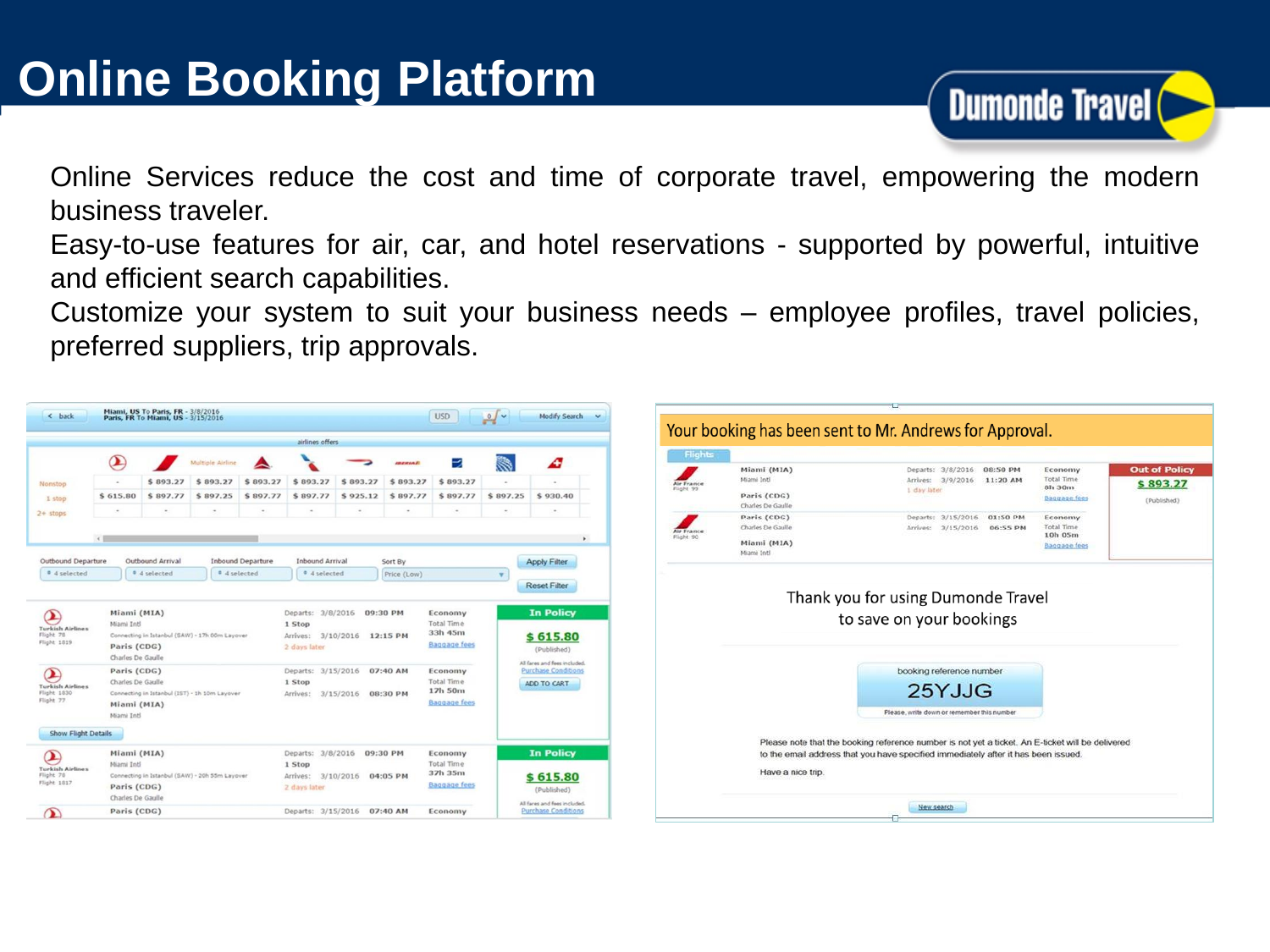The best mobile functionality at the forefront of development.

 $\mathsf{Keep}\$  travelers productive  $\mathsf{I}$ this by providing **the highest level of customer service and competitive prices,** Enhance visibility and growth growth growth growth growth growth growth growth growth growth growth growth growth growth growth growth growth growth growth growth growth growth growth growth growth growth growth growth gro CONSTANT CONTENT DELIVERY Deliver in-policy content - whenever, wherever Improve compliance with all-in-one trip management tools

ON-THE-GO TRIP MANAGEMENT

- Manage & edit itineraries and flight status
- Quick-change flights and seats, mid-trip
- Add/edit hotel, car, dining & more to active PNR
- Access destination info, directions & traffic Details

Increase compliance and enhance visibility on the road with a mobile travel tool unlike any other.



**Dumonde Travel**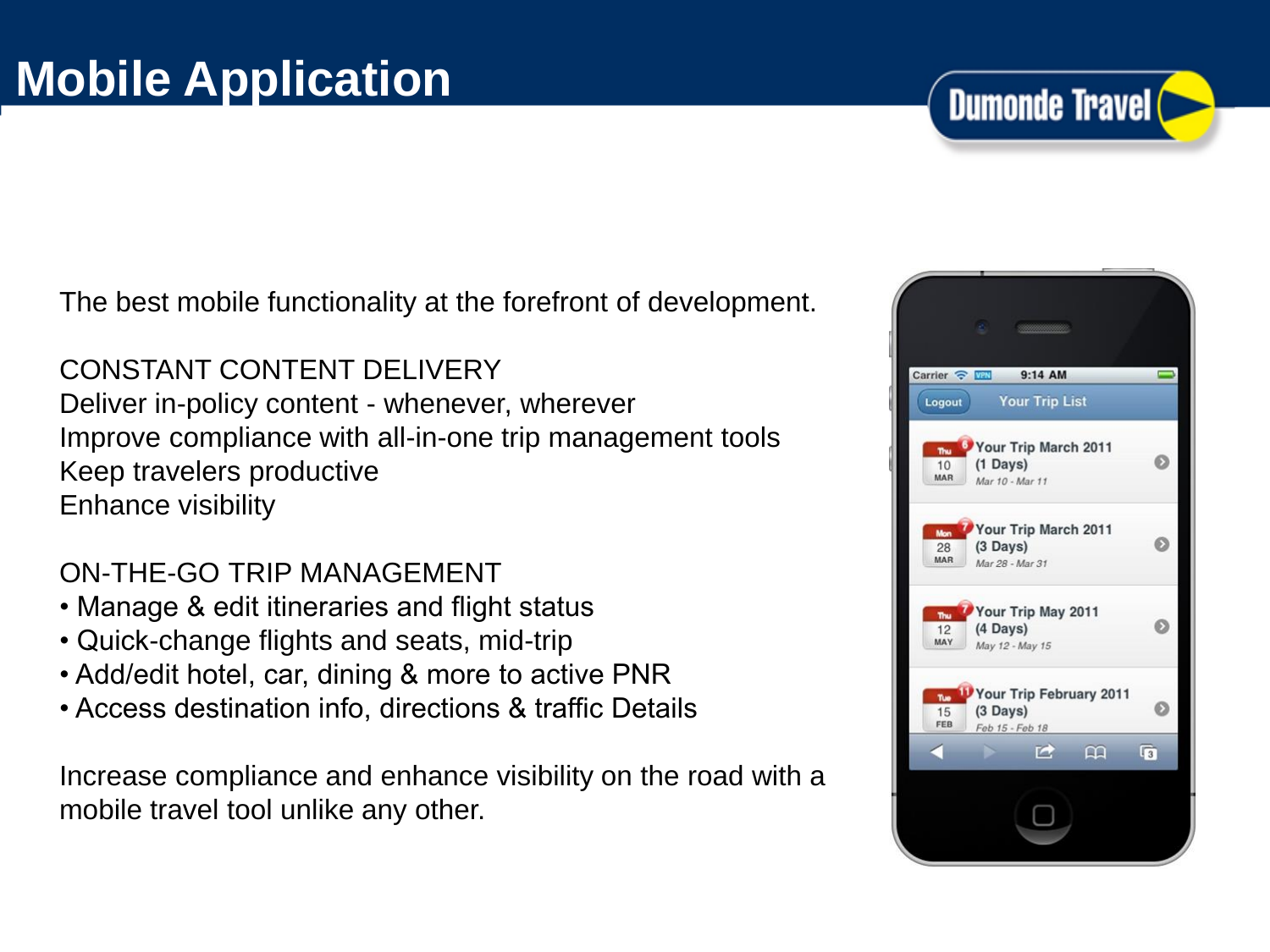#### **Expense reports done for you, not by you.**

Our automated process helps your business track expenses, reimburse team members, and control spending.

#### **How it works:**

#### **1. Capture**

The expectation is to expect our credit card transactions so the stations of the stations of the stations of the stations of the stations of the stations of the stations of the stations of the stations of the stations of t the continue theory but the service customer **but there computed leveller and contract the service prices**,  $\frac{1}{40}$ ensuring that the our measuring and the continuous style you can capture receipts on the go with our mobile app.

#### **2. Expense**

We'll read your receipts, match them to credit card charges, and identify what's reimbursable.

#### **3. Submit**

We then create a smart expense report for you automatically, letting you just review and submit!

#### **4. Approve**

If you're a Manager, you can review and approve on the go, or right from your email.

#### **5. Reimburse**

And, huzzah! Reimburse and process expense reports before sending them to your accounting system.



**Dumonde Travel**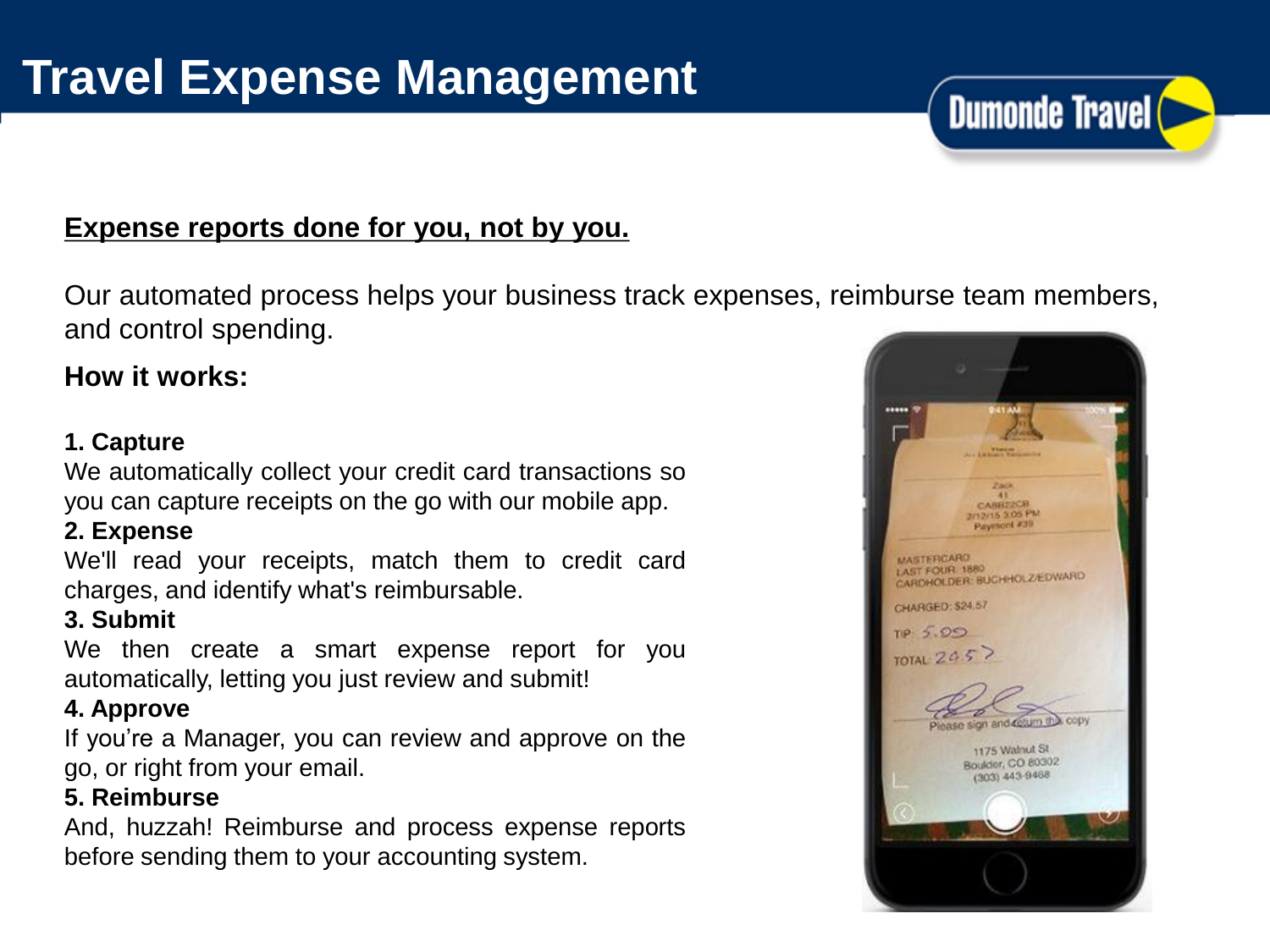Our travelers get notified regarding an affected destination or one that suddenly becomes an unsafe location for travel.

In the event that conditions are marginally dangerous or unsafe, Dumonde Travel further provides all available safety and security information. This information includes, but is not limited to:

- professionals on international travel. • **Travel Safety Tips & Pointers**: Advice from our
- **• Flight Monitoring**: Flight tracking delays, cancellations, gate www.competitive. changes, etc.
- **US Department of State**: Warnings from the ultimate source of travel advisories for US citizens traveling or living abroad.
- **Center for Disease Control Travel Health Information**: Health & Disease Outbreak advisories.
- **Travel Alerts**: Security, volcanic activity & earthquakes, general advisory, political terrorism, extreme weather, hydrological, health alerts, fires.
- **Traveler Tracking Map and Dashboard**: Itinerary tracking (flights and hotels), GPS tracking, Corporate client dashboard access.



**Dumonde Travel** 

\* Service provided by a third party company and is subject to extra charges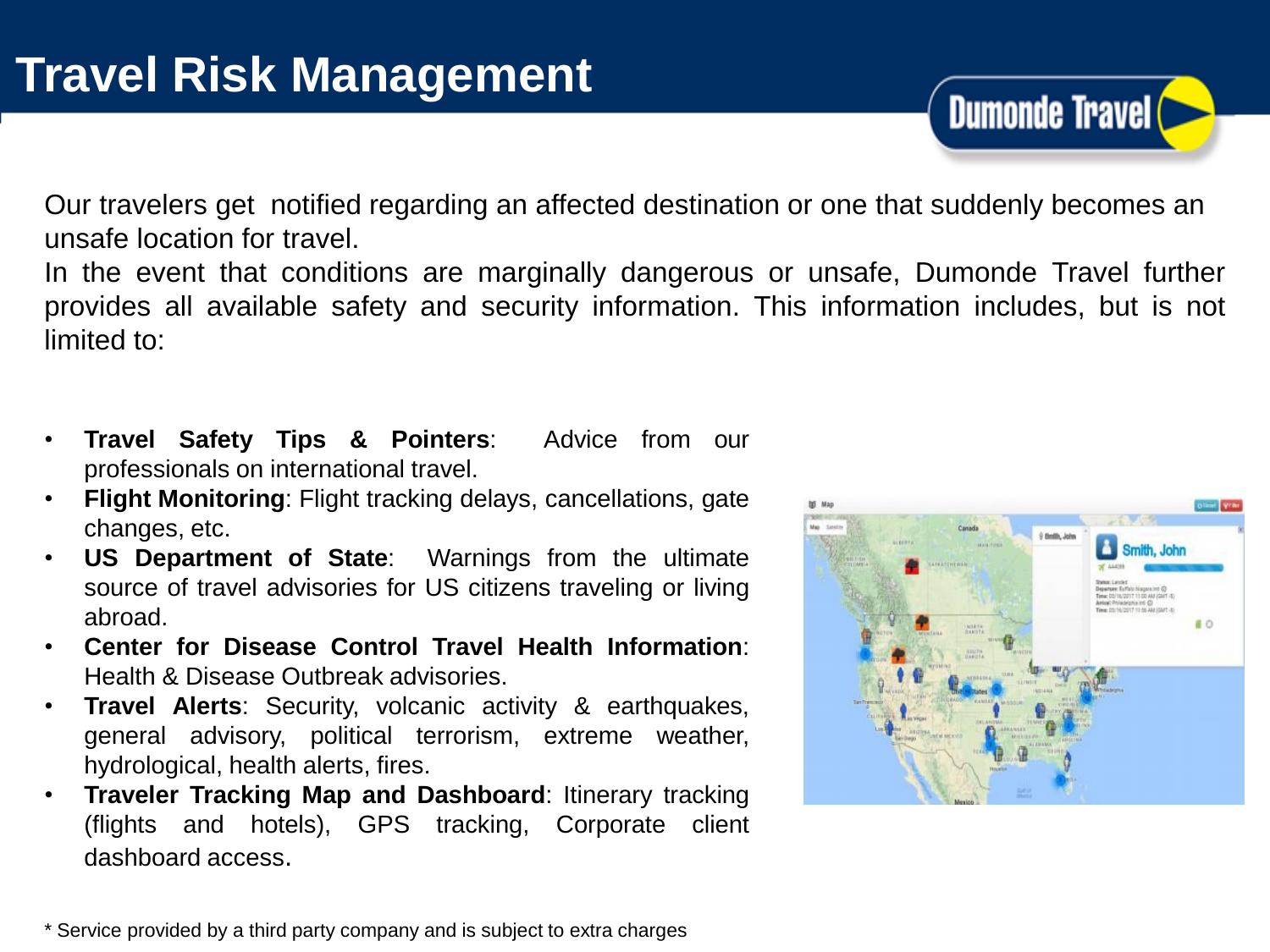

### CORPORATE EVENTS

Our team will coordinate & manage the event from beginning to end. Dumonde Corporate Travel also offers event planning for your business. We organizes events, finding the most suitable destinations for your group; from Sin City Las Vegas to the wonderful beaches in Rio, or maybe the fascinating city of Santiago, Chile.

### EMPLOYEE INCENTIVES

Is there a better way to reward someone important for your business or an excellent employee than a wonderful trip to a beautiful destination? We do offer amazing getaways that will last a lifetime; and you don't have to worry about a thing. **We'll coordinate and execute everything with excellence!**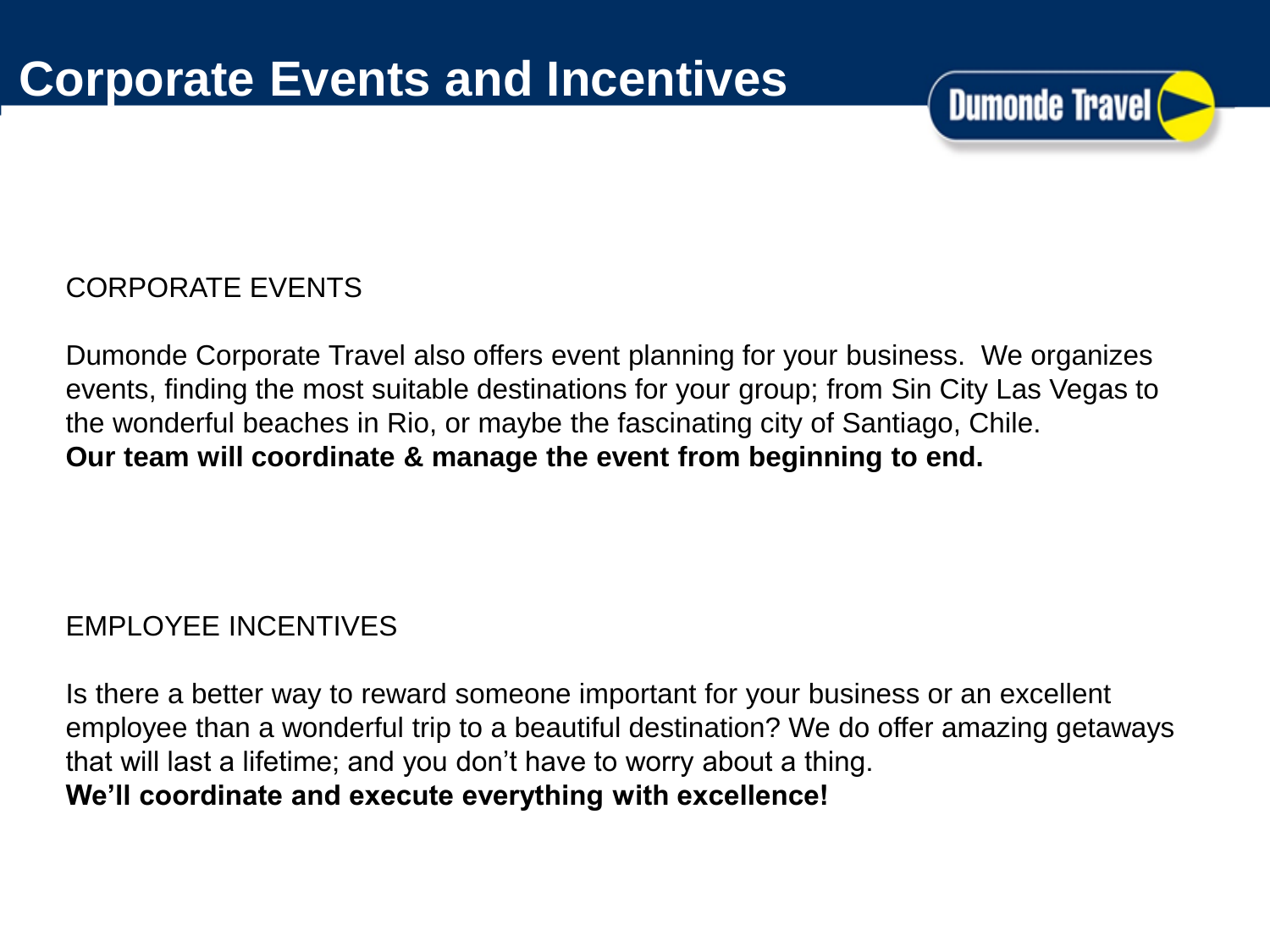## **Dumonde Advantages**

# **Dumonde Travel**

- Automated Monthly T&E Reports
- Online Booking Tools
- Personal Relation Specialist 
Corporate Incentive
- Last Minute Travel Savings
- Car Rental and Limousine Services
- **Private Jet Services**
- Savings Over 30% on Travel Expenses Annually
- **Unused Ticket Management**
- Upgrades if Available
- Corporate Incentive
- **higherthest Chinese Excell Chinese Shows Planning / Event Packages** 
	- Customized Incentive
	- 24/7 Email and Phone Assistance
	- Maximum 15 Minutes Response Time